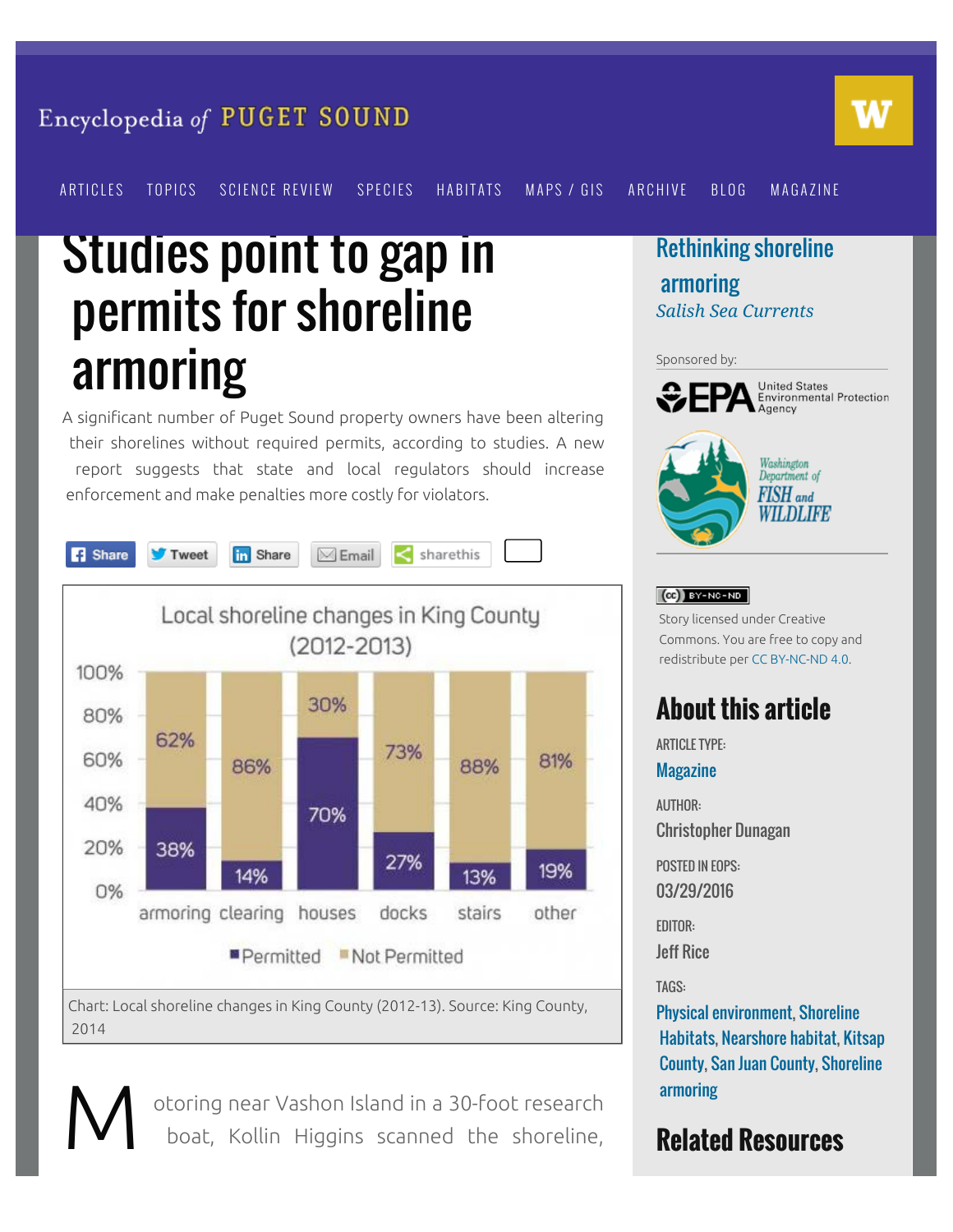looking for man-made alterations. At the southwestern tip of the island, some kind of object caught his eye.

Higgins motioned for the boat's driver to move in for a closer look at what appeared to be a pile of large concrete blocks on the beach.

Higgins, a research biologist with King County, was conducting a shoreline survey of recent changes that could disrupt ecological functions. At the same time, this study was designed to see how many shoreline owners had modified their waterfront properties without required permits.

The project, funded by the Environmental Protection Agency through a cooperative agreement with Washington Department of Fish and Wildlife, was connected with Puget Sound recovery efforts. Findings from this and related studies would inspire new ideas for protecting and restoring Puget Sound's delicate shoreline.

As the boat continued toward the concrete blocks, Higgins shifted his attention to a nearby collection of massive logs, all lined up parallel and hugging the upper edge of the beach. It seemed odd to see a neat line of logs on a section of beach normally devoid of large driftwood.

When he spotted a rusty cable tying the logs together, Higgins knew he had found a rather primitive retaining wall, or bulkhead. It appeared someone was trying to hold back erosion, although it wasn't clear how well the bulkhead would perform.



Chinook research boat used in study to audit shoreline changes. Photo courtesy King County.

[A review of Puget Sound marine and](https://www.eopugetsound.org/articles/review-puget-sound-marine-and-nearshore-grant-program-results-part-1)  [nearshore grant program results,](https://www.eopugetsound.org/articles/review-puget-sound-marine-and-nearshore-grant-program-results-part-1)  [Part 1](https://www.eopugetsound.org/articles/review-puget-sound-marine-and-nearshore-grant-program-results-part-1)

[WRIA 9 compliance - King](https://www.eopugetsound.org/sites/default/files/features/resources/WRIA%209%20compliance%20-%20King%20County.pdf)  [County.pdf](https://www.eopugetsound.org/sites/default/files/features/resources/WRIA%209%20compliance%20-%20King%20County.pdf)

### **Related Species**

[Surf Smelt \(Hypomesus pretiosus\)](https://www.eopugetsound.org/species/hypomesus-pretiosus)

[Pacific Sand Lance \(Ammodytes](https://www.eopugetsound.org/species/ammodytes-hexapterus)  [hexapterus\)](https://www.eopugetsound.org/species/ammodytes-hexapterus)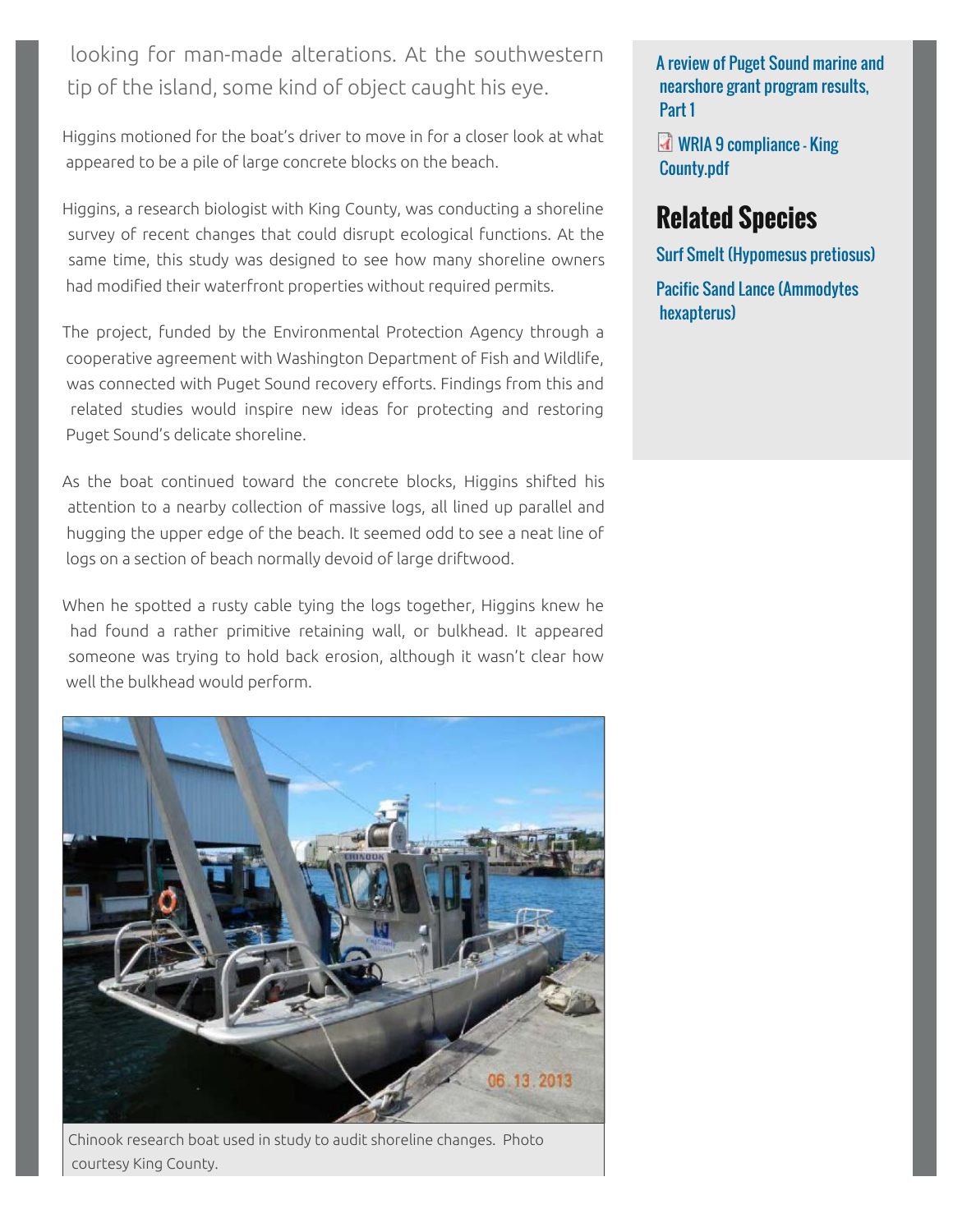Later, back at his office, Higgins pored over his photos and consulted with county shoreline planners. They found no permits on file for the massive log structure, first estimated at 292 feet long. It was perhaps the longest unpermitted bulkhead constructed in Central Puget Sound over the past decade.

Bulkheads and other types of beach structures known as 'shoreline armoring' are meant to protect shoreline property against storm surge and erosion. Residents throughout Puget Sound have been building structures like these for more than a hundred years, and estimates are that as much as a third of Puget Sound's shoreline is armored. More and more, however, experts believe this tendency to put up protective seawalls is harming the environment. Removal of shoreline armoring has become a high priority for state and federal agencies, and the Puget Sound Partnership has included its removal as one its 'Vital Signs' for Puget Sound health.



[https://www.flickr.com/photos/ben\\_grey/6033700311](https://www.flickr.com/photos/ben_grey/6033700311)

These efforts appear to be bearing fruit. County by county, the number of new bulkheads permitted is in decline, while the number of bulkheads removed is on the increase. In 2014 for the first time, [the total linear](http://blog.pugetsoundinstitute.org/2015/08/could-shoreline-armoring-finally-be-declining-in-puget-sound/)  [footage of removed bulkheads exceeded that of new construction](http://blog.pugetsoundinstitute.org/2015/08/could-shoreline-armoring-finally-be-declining-in-puget-sound/). But new studies show that this may only tell part of the story. The problem, according to the studies, is that many armoring structures have no permit at all. That makes them something of a wild card in the regulatory process, much harder to document, and a significant environmental concern.

The unpermitted bulkhead on Vashon Island, although unusual for its size, was just one of many rogue structures found in the study. Higgins, who surveyed primarily the shoreline in South King County (including the cities), found dozens of unpermitted bulkheads of various kinds, along with unpermitted docks, stairs, boat ramps, cleared slopes and dozens of major and minor repairs to existing structures.

"What surprised me the most," he said, "is the number of things that were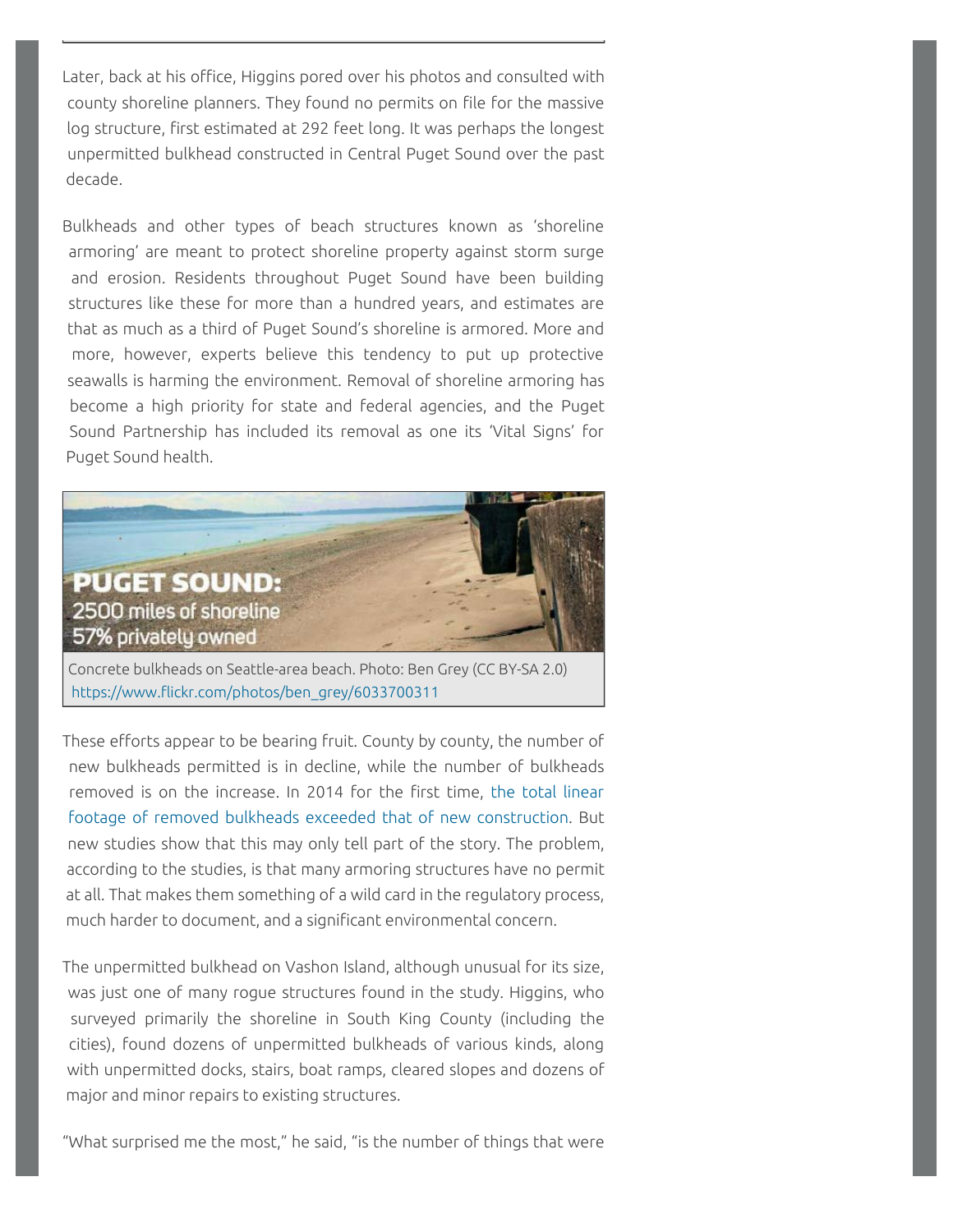occurring that were not in the permit system, things that generally would require permits. We knew we would see some, but we didn't know we would see so much."

In the study, Higgins identified 145 various changes to the shoreline that he believed required permits. Local permit officials could find approved applications for only 46 of them. The studies were not entirely conclusive — later, a few additional permits were found, and some projects turned out not to need permits — but, in the end, county and state officials were shocked at the amount of sensitive shoreline work completed without any oversight. If this issue was so prevalent in one small part of Puget Sound, how extensive was the problem Soundwide? The study authors caution that while the results are far from comprehensive, the trend appears to be troubling enough to warrant more in-depth studies.

## **Reaching out to property owners**

The bulk of the issue, say experts, concerns private landowners. About two-thirds of Puget Sound's shoreline is in private ownership, and much of state and federal outreach is aimed at this group. Strategies include new social marketing approaches, and also a push for better enforcement.

Two keys to maintaining healthy shorelines are helping shoreline owners understand the unique ecological values of their property and enforcing the local regulations, said Tim Trohimovich of Futurewise, an environmental non-profit. According to studies, people are more likely to acquire permits when they see what needs to be protected and when they are likely to face serious consequences for ignoring the rules, he added.

"In jurisdictions that have a reputation for lax enforcement, someone might say, 'Why should I get a permit if my neighbor or the guy down the beach didn't?'" he noted.

Trohimovich participated in another EPA-funded research project to identify ways that city, county and state officials can be more effective in their enforcement efforts. The researchers looked at existing studies focused on effective enforcement and then picked up ideas from more than 100 officials from all levels of government in the Puget Sound region.

"What we found is that resources are really tight right now, and enforcement staffs have been greatly reduced at both the state and county levels," Trohimovich said. It appears, he added, that many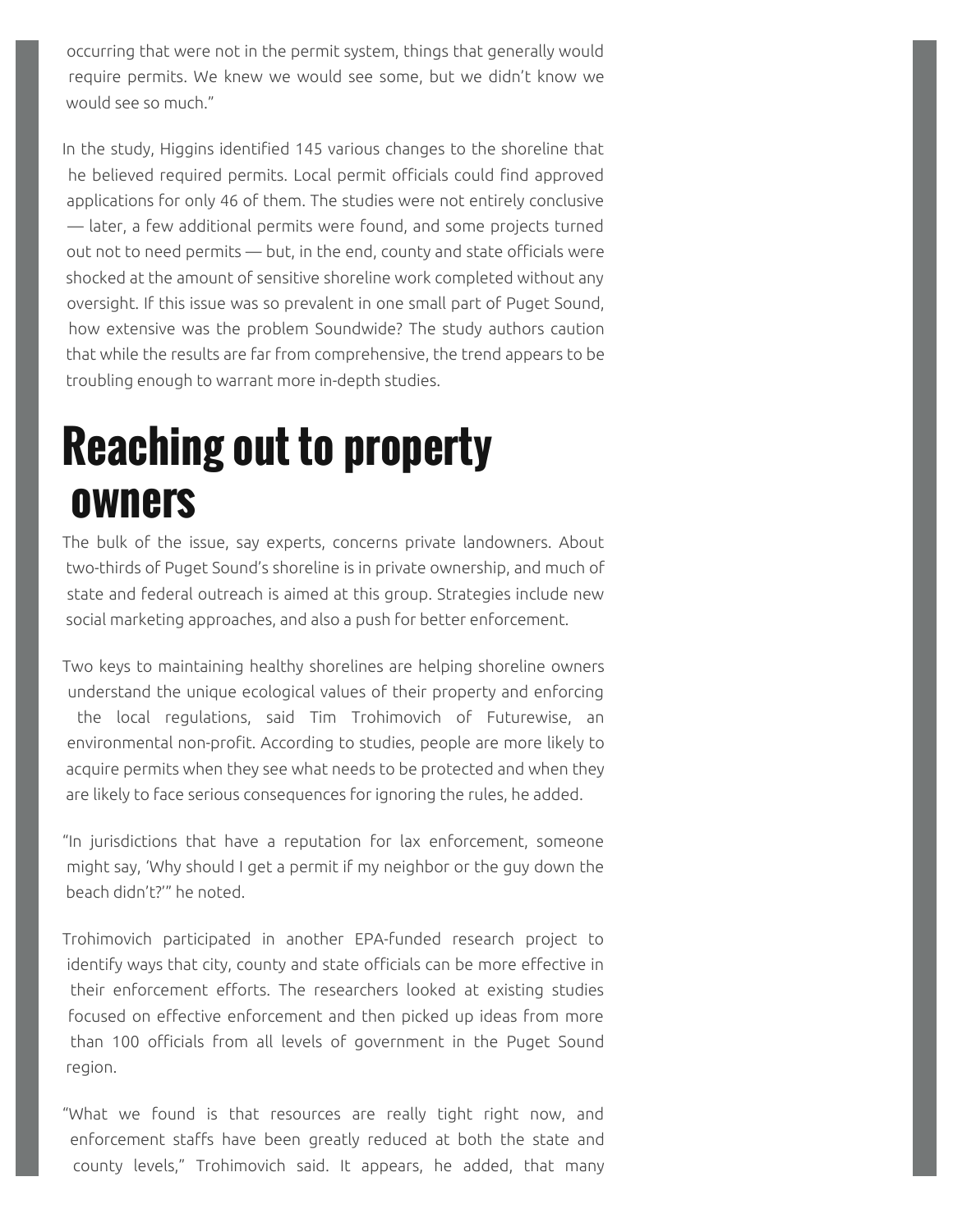jurisdictions have not replaced enforcement positions cut during the recession.

Even at full operation, local enforcement efforts generally focus on problems called in by neighbors and others observing land-use violations, Trohimovich said. Such complaint-based systems are useful, he said, because potential observers are everywhere. But average people may not know the rules or understand the harm from certain actions.

"In shoreline areas of Puget Sound, some things are taking place under the water where you cannot see," he said. "Unless someone has pointed out where surf smelt eggs are likely to be found, people may not know that spawning is going on right in front of their house. This is one reason to educate the public about the need for a permit."



<https://www.flickr.com/photos/usgeologicalsurvey/13378704834>

Complaint-based systems can be made more effective by sharing all sorts of information with the public, including web-based maps showing permits for each shoreline property, Trohimovich said. "But to do an effective job, you really need to conduct independent enforcement actions as well."

The report recommends making sure that the approval process becomes more costly in time and money for violators than for people who follow the rules.

It could help to gain compliance if contractors were required to resolve violations on one project before getting a permit for the next, according to the report. Contractors also could be required to post financial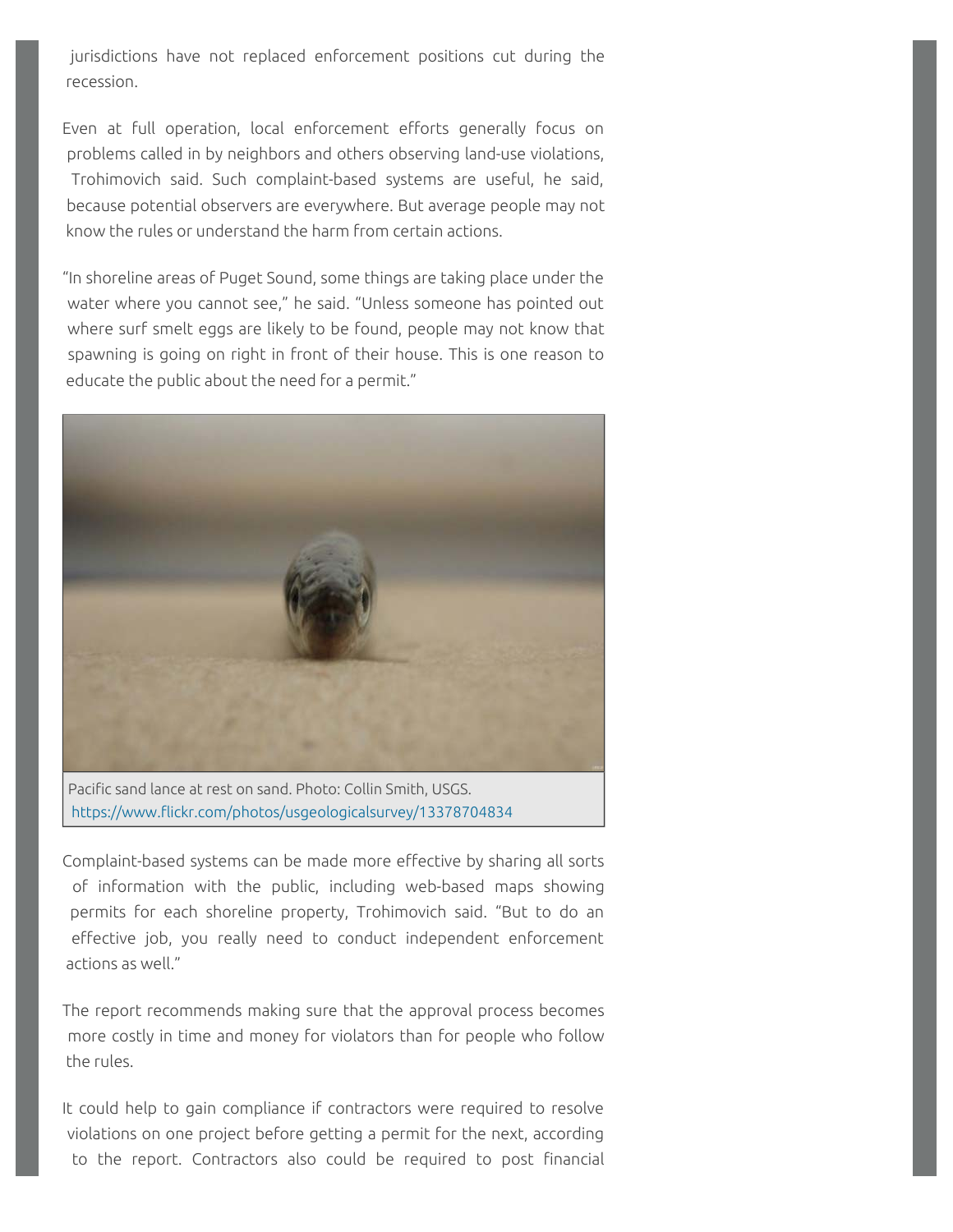guarantees to cover the cost of correcting problems if they fail to do the job right.

One way to increase the efficiency of enforcement programs is to make sure everyone involved — from elected officials to prosecutors to judges — understand the importance of shorelines and what is being protected by the regulations, the report says.

"We are all learning about the environment, so we need to update our shoreline regulations from time to time," Trohimovich said. "At the same time, enforcement of existing regulations is critical to the protection of Puget Sound now and in the future."

## **Are permits enough?**

Regulators say that just getting shoreline owners to obtain permits may not be enough. Contractors actually need to build what has been permitted, which is not always a given. In Kitsap and San Juan counties, a separate study examined whether completed projects matched the approved designs and conditions listed in the permits. The study was carried out by researchers for the Department of Fish and Wildlife and the two counties.

The study concluded that 11 of 42 bulkheads (26 percent) were longer than indicated on the plans. Those 11 averaged 17 percent longer than permitted, adding 287 feet of bulkhead beyond the total permitted length. The study also found that nine of 34 projects (26 percent) were taller than permitted.

The investigators reported that many permits were written without fixed reference points, such as the corner of a house or other upland feature. Given dynamic changes along the shoreline, references such as "six feet from the toe of the bank" made it difficult to conclude how many actual permit violations had occurred. One of the study's recommendations is that all future permits include multiple fixed reference points.

[Sources: Kinney et al. \(2015\). Analysis of effective regulation and](https://www.eopugetsound.org/articles/review-puget-sound-marine-and-nearshore-grant-program-results-part-1)  [stewardship findings: A review of Puget Sound Marine and Nearshore](https://www.eopugetsound.org/articles/review-puget-sound-marine-and-nearshore-grant-program-results-part-1)  [Grant Program results, part 1. University of Washington Puget Sound](https://www.eopugetsound.org/articles/review-puget-sound-marine-and-nearshore-grant-program-results-part-1)  [Institute. 57 pages.](https://www.eopugetsound.org/articles/review-puget-sound-marine-and-nearshore-grant-program-results-part-1)